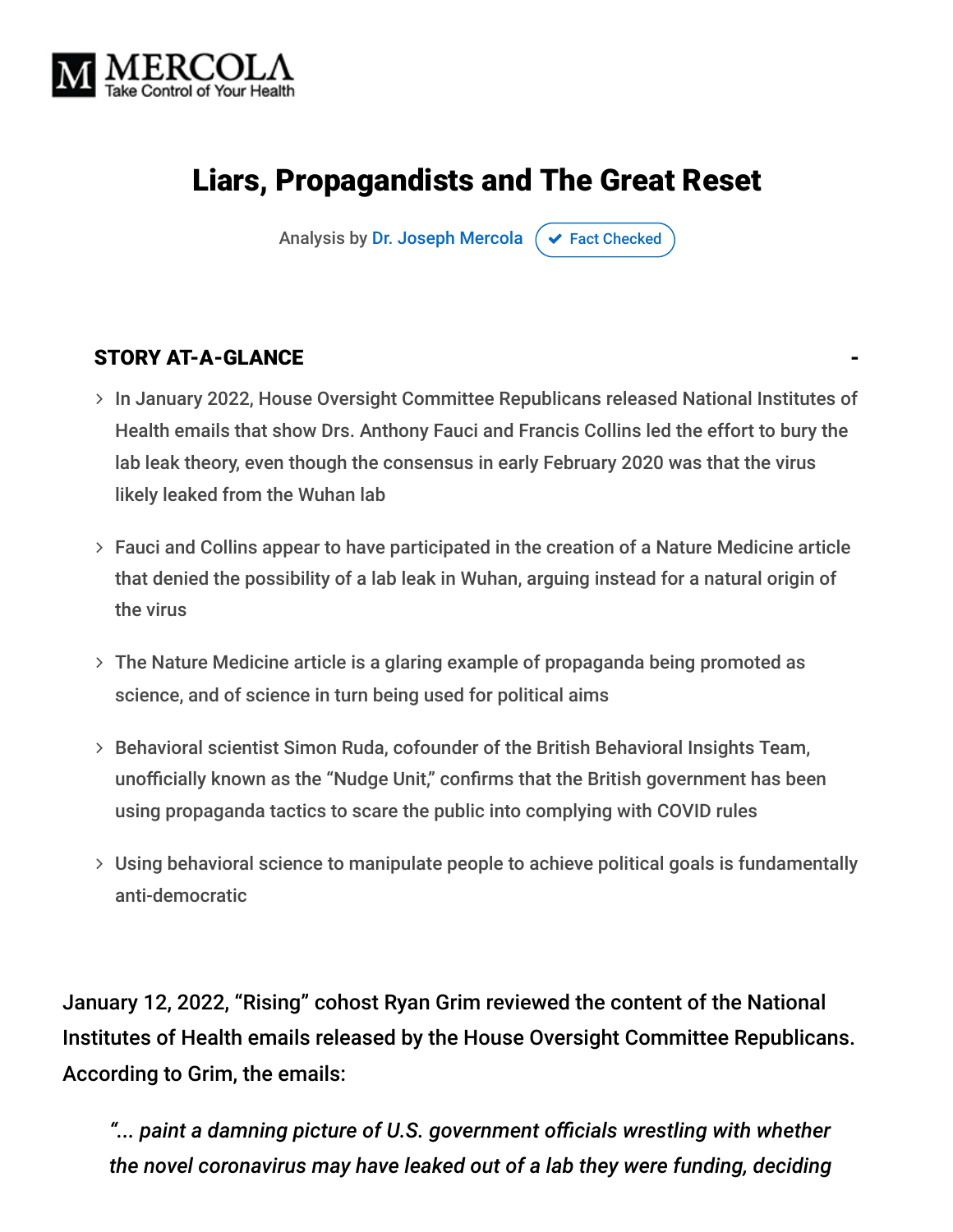*that it may very well have, and then actively suppressing those questions."*

What this latest cache of emails reveal is that February 1, 2020, Dr. Anthony Fauci, director of the National Institutes of Allergy and Infectious Diseases (NIAID), his boss, then-NIH director Dr. Francis Collins and at least 11 other scientists joined a conference call, during which they were told the SARS-CoV-2 virus might have leaked from the Wuhan Institute of Virology in Wuhan, China, and that it might have been genetically engineered.

#### What Was Said During the Secret Conference Call?

The next day, Dr. Jeremy Farrar, director of the Wellcome Trust, circulated a set of notes, summarizing the discussion. Mike Farzan, the scientist who discovered the SARS receptor, had reportedly stated that while the receptor binding domain (RBD) did not look engineered to him, he was bothered by the furin site.

According to Farrar's note, Farzan "has a hard time explain[ing] that as an event outside the lab." Farrar's summary goes on to state that:

*"... the likely explanation could be something as simple as passage SARS-live CoVs in tissue culture on human cell lines (under BSL-2) for an extended period of time, accidentally creating a virus that would be primed for rapid transmission between humans via gain of furin site (from tissue culture) and adoption to human ACE2 receptor via repeated passage ...*

*So, I think it becomes a question of how do you put all this together, whether you believe in this series of coincidences, what you know of the lab in Wuhan, how much could be in nature — accidental release or natural event? I am 70:30 or 60:40."*

A note from professor and microbiologist Robert (Bob) Garry, Ph.D.,1 reads:

*"Before I left the office for the ball, I aligned the nCoV with the 96% bat CoV sequenced at WIV. Except for the RBD the S proteins are essential identical at*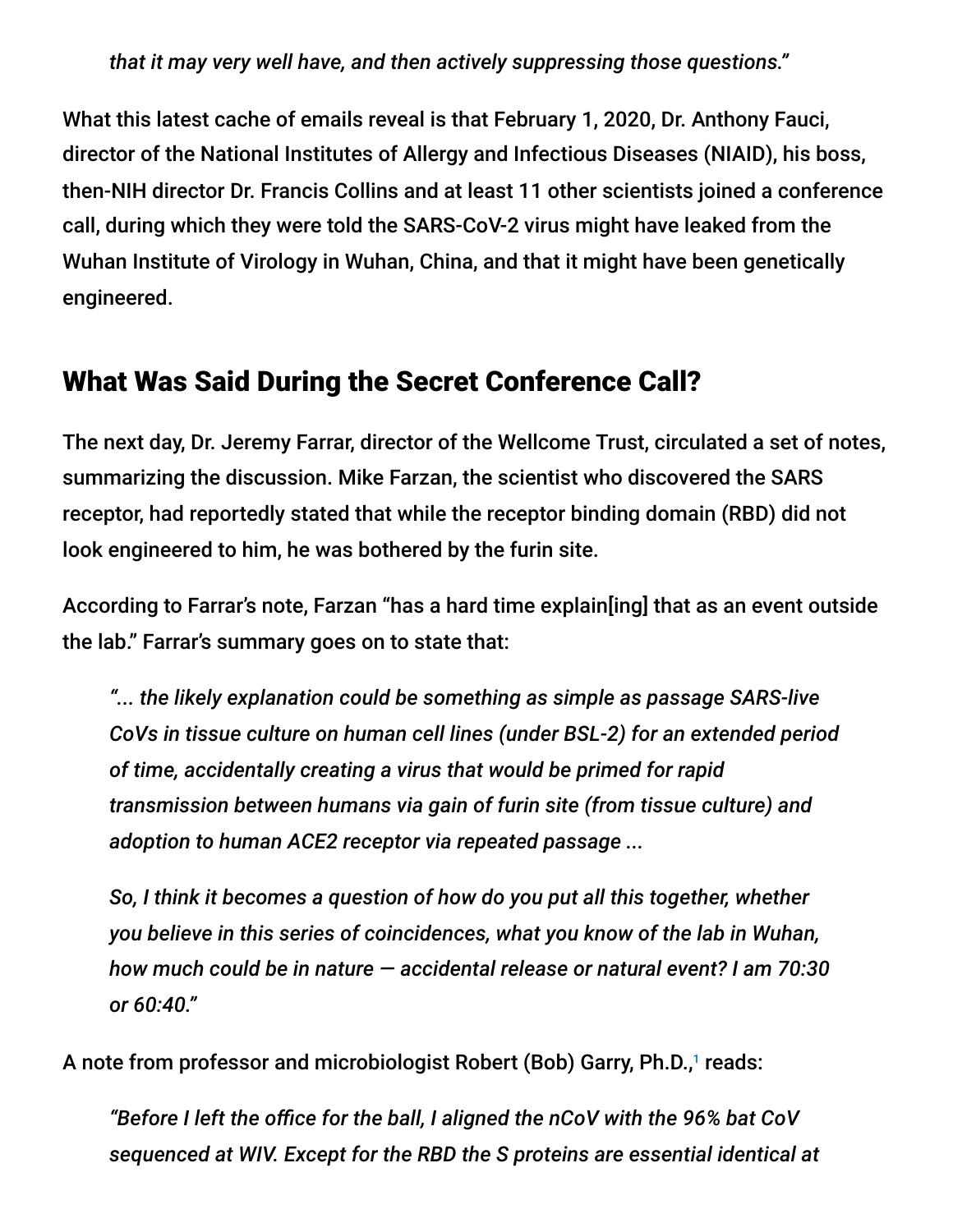*the amino acid level — well all but the perfect insertion of 12 nucleotides that adds [sic] the furin site.*

*S2 is over its whole length essentially identical. I really can't think of a plausible natural scenario where you get from the bat virus or one very similar to it to nCoV where you insert exactly 4 amino acids 12 nucleotide [sic] that all have to be added at the exact same time to gain this function — that and you don't change any other amino acids in S2?*

*I just can't figure out how this gets accomplished in nature. Do the alignment of the spikes at the amino acid level — its [sic] stunning. Of course, in the lab it would be easy to generate the perfect 12 base insert that you wanted.*

*Another scenario is that the progenitor of nCoV was a bat virus with the perfect furin cleavage site generated over evolutionary times. In this scenario RaTG13 the WIV virus was generated by a perfect deletion of 12 nucleotides while essentially not changing any other S2 amino acid [sic]. Even more implausible IMO. That is the big if."*

### Politics Overrode Scientific Consensus

So, in the earliest days of February 2020, the general consensus was that a WIV lab leak was a plausible scenario, and perhaps the most likely. However, politics rapidly entered the scene.

In a February 2, 2020, email, Collins stated that he was "coming around to the view that a natural origin is more likely," and warned that "voices of conspiracy will quickly dominate" lest they convene a panel of experts to address the matter, and that such conspiracies could do "great potential harm to science and international harmony."

Two days later, Fauci and Collins received a draft of the article, "The Proximal Origin of SARS-CoV-2," later published in Nature Medicine.<sup>2</sup> As noted by Grim, the actual draft is secret. All we have is an email reply from Fauci, in which he appears to flag or object to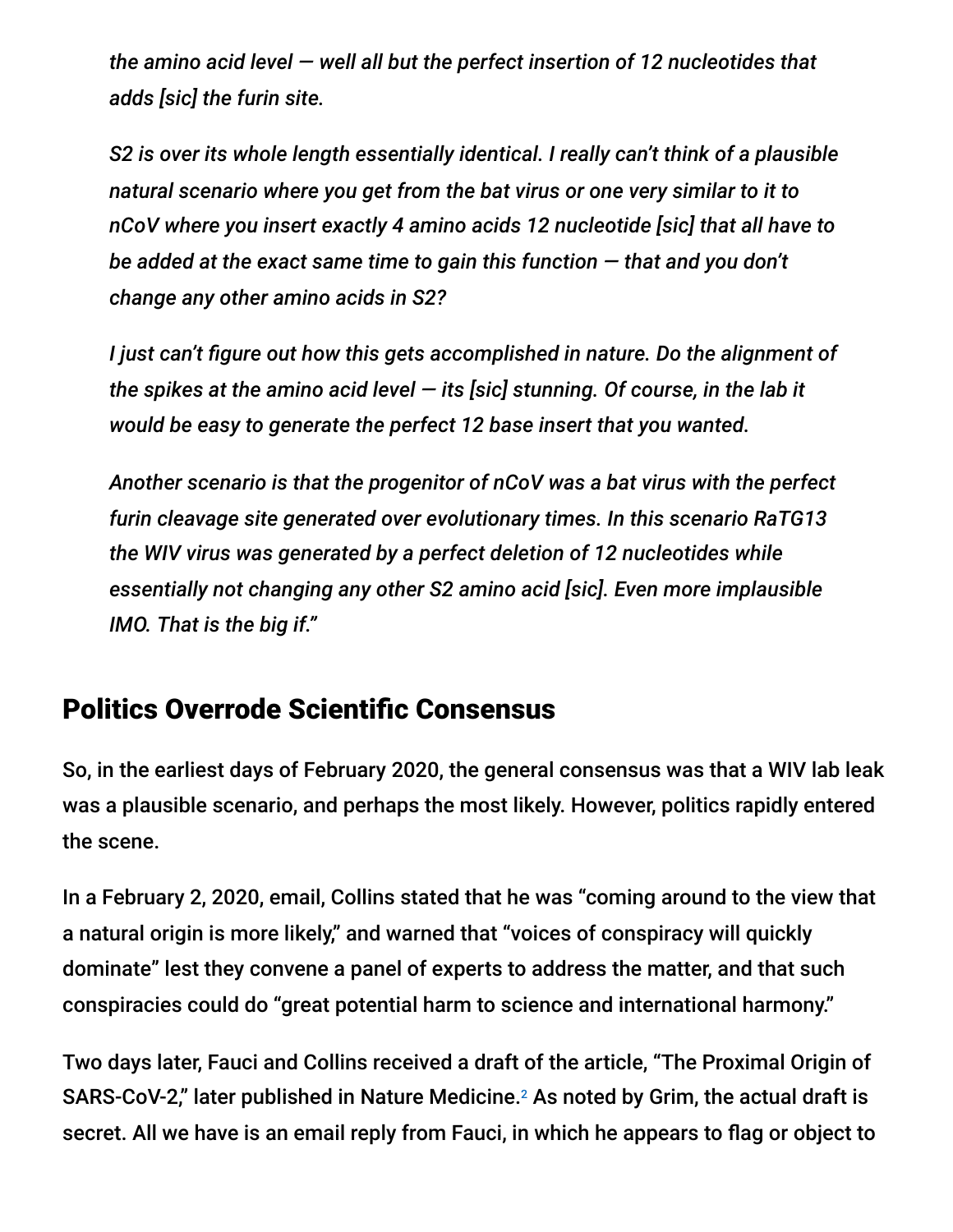the inclusion of serial passage through humanized mice. Serial passaging is only briefly touched upon in the published article, which states:

*"Furthermore, a hypothetical generation of SARS-CoV-2 by cell culture or animal passage would have required prior isolation of a progenitor virus with very high genetic similarity, which has not been described.*

*Subsequent generation of a polybasic cleavage site would have then required repeated passage in cell culture or animals with ACE2 receptors similar to those of humans, but such work has also not previously been described."*

If Fauci and Collins edited this article, "this is where they put the pressure of their pen the heaviest," Grim says. Essentially, the issue of animal passage is raised, but then immediately dismissed.

Overall, the Nature Medicine article roundly dismissed the idea that the virus originated in a lab, proposing instead that, despite a dearth of evidence, it must have evolved naturally. The article didn't stem the flow of questions, though. In a mid-April 2020 email to Fauci, Collins decried the continuation of the lab leak theory:

*"Wondering if there is something NIH can do to help put down this very destructive conspiracy, with what seems to be growing momentum ... I hoped the Nature Medicine article on the genomic sequence of SARS-CoV-2 would settle this. But probably didn't get much visibility. Anything more we can do? Ask the National Academy to weigh in?"*

Fauci replied, "I would not do anything about this right now. It is a shiny object that will go away in times [sic]." He was wrong, of course, and the reason questions didn't go away was because emerging evidence kept strengthening the lab leak theory, while there is nothing with which to support natural evolution.

## The COVID Propaganda Wars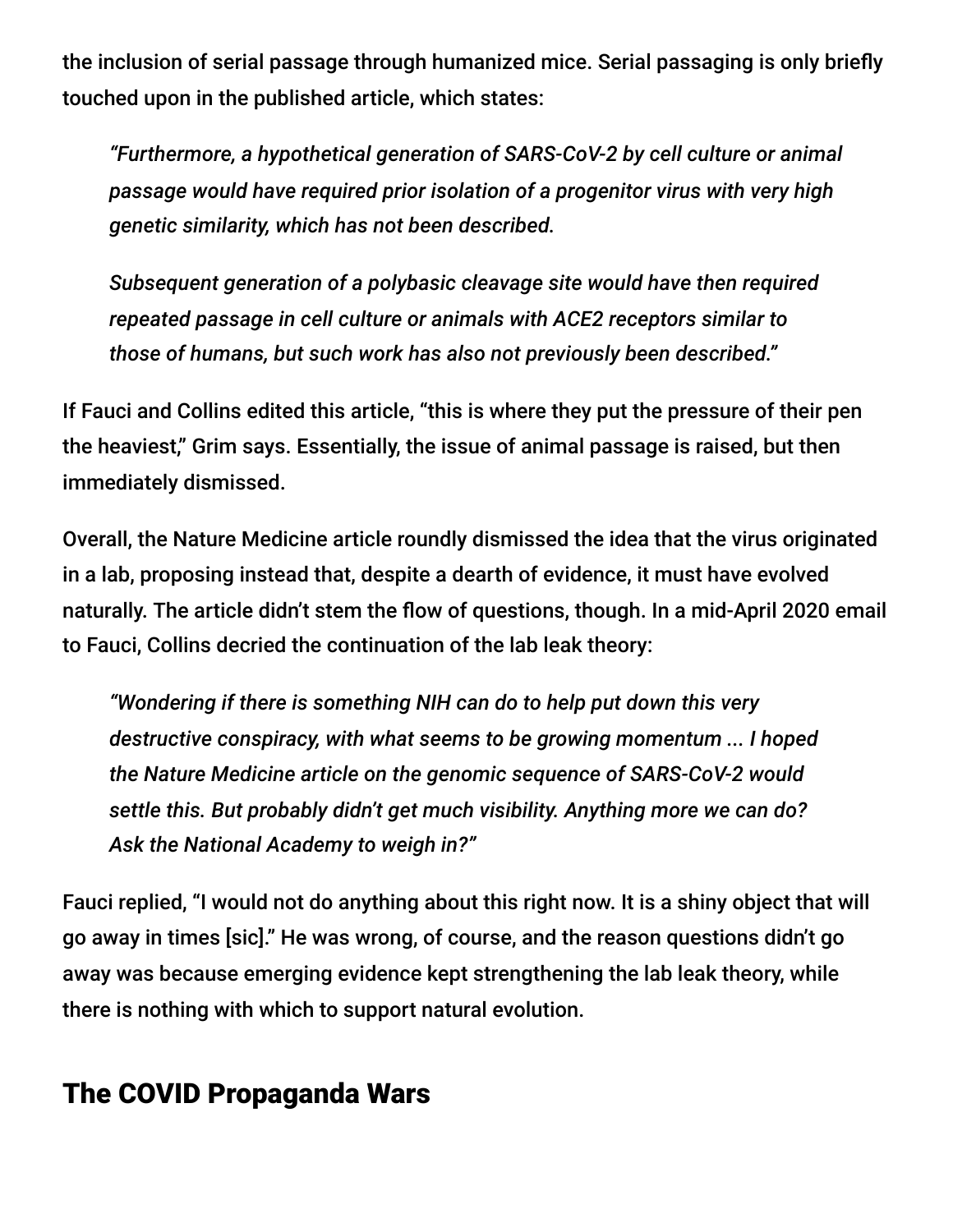The Nature Medicine article is a glaring example of propaganda being promoted as science, and of science in turn being used for political aims. There's really nothing scientific about dismissing a valid origin hypothesis in order to maintain "international harmony."

Of course, the entire COVID pandemic has been plagued by propaganda. Behavioral scientist Simon Ruda, cofounder of the British Behavioral Insights Team, unofficially known as the "Nudge Unit," confirms that the British government has been using propaganda tactics to scare the public into complying with COVID rules.

# **<sup>66</sup>** Nudging made subtle state influence palatable, but mixed with a state of emergency have we **mixed with a state of emergency, have we inadvertently sanctioned state propaganda? ~ Simon Ruda"**

According to Ruda, fear tactics such as an overemphasis on flawed models were initially deployed to secure compliance during the first lockdown. However, it then never ended. "That fear seems to have subsequently driven policy decisions in a worrying feed-back loop," he wrote in a January 13, 2022, Unherd article.<sup>3</sup> He goes on to state:

*"I remain a supporter of the use of behavioral science in public policy, and of the Behavioral Insights Team, more commonly known as the Nudge Unit. However, witnessing how the UK and other governments have responded to the pandemic, I can now appreciate the vulnerabilities of well-intentioned, democratic regimes, and the potential for behavioral science to be used inappropriately ...*

*In 2010, the Nudge Unit was the first and only government unit dedicated to behavioral science in public policy. By 2021, there were over 400 globally ...*

*We advocated two new dimensions to policy making: behavior-focused models describing what drives human decision making; and the priority of empirical*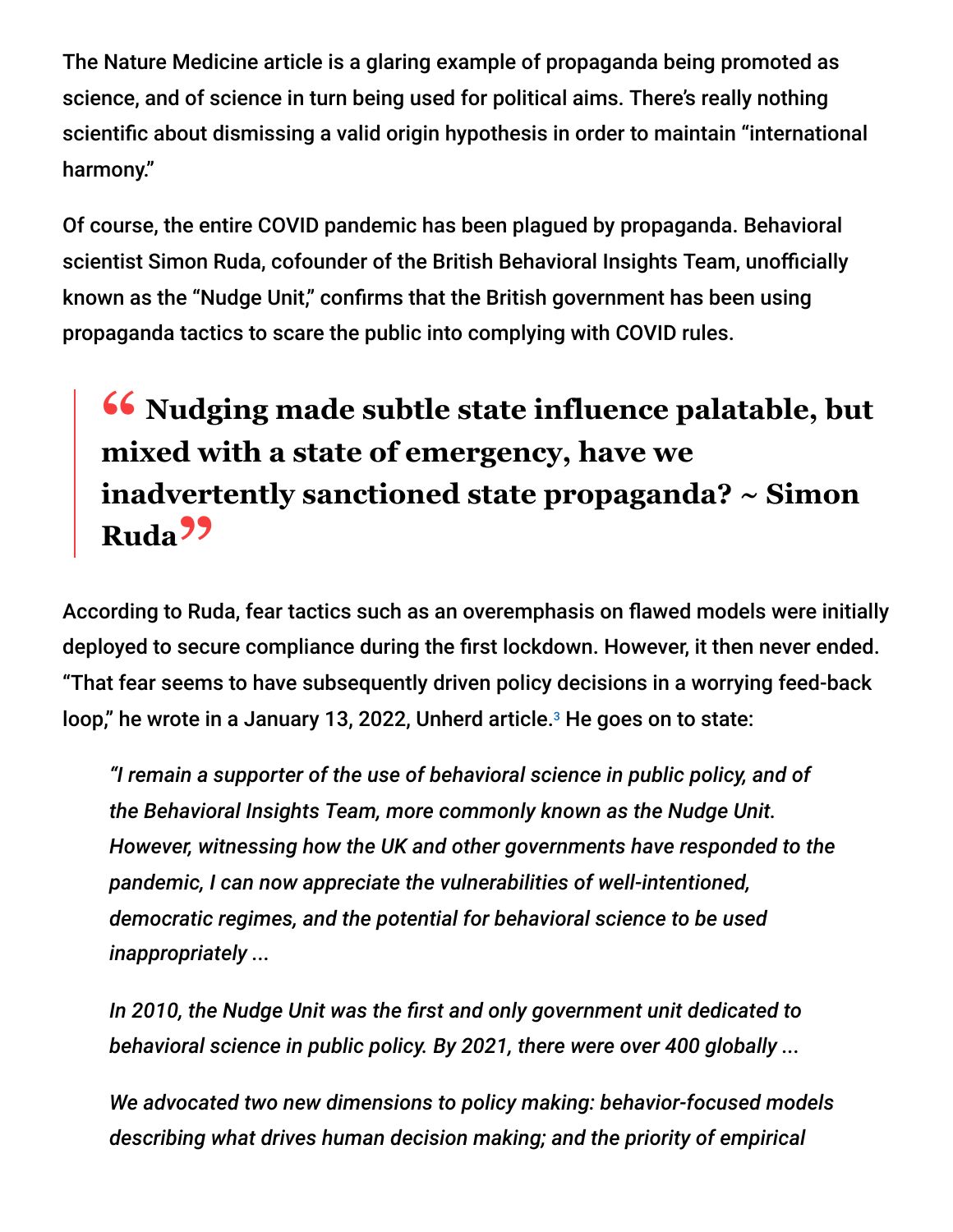*research over all other sources of information.*

*I believe this contribution has — and can — continue to serve governments well. But it must be used appropriately. For me, it means seeing the bigger picture: recognizing what you can and can't measure, and seeing the potential for unintended consequences ...*

*[I]nvoking different emotions to convince people to stay at home during the pandemic is less appropriate. It could have negative consequences that are* 4*missed in the typical RCT evaluation.*

*This is because metrics will focus on proxies for behavior, but they probably can't capture the potential longer-term effects of these campaigns beyond what is immediately measurable — such as worse inter-societal relations and reduced trust in institutions, the consequences of which could be significant ...*

*In my mind, the most egregious and far-reaching mistake made in responding to the pandemic has been the level of fear willingly conveyed on the public ...*

*Though I don't think it's fair to blame behavioral scientists for propagating fear (I suspect that this was more to do with Government communicators and the incentives of news broadcasters), it may be worth reflecting on where we need to draw the line between the choice-maximizing nudges of libertarian paternalism, and the creeping acceptance among policy makers that the state should use its heft to influence our lives without the accountability of legislative and parliamentary scrutiny.*

*Nudging made subtle state influence palatable, but mixed with a state of emergency, have we inadvertently sanctioned state propaganda?"*

As noted by Ruda, it's become quite clear over the past two years that we cannot rely on science or data alone in a pandemic. We also need "reflection, reason and debate ... multidisciplinary teams" and "a strong culture of intellectual humility and designed-in cognitive diversity."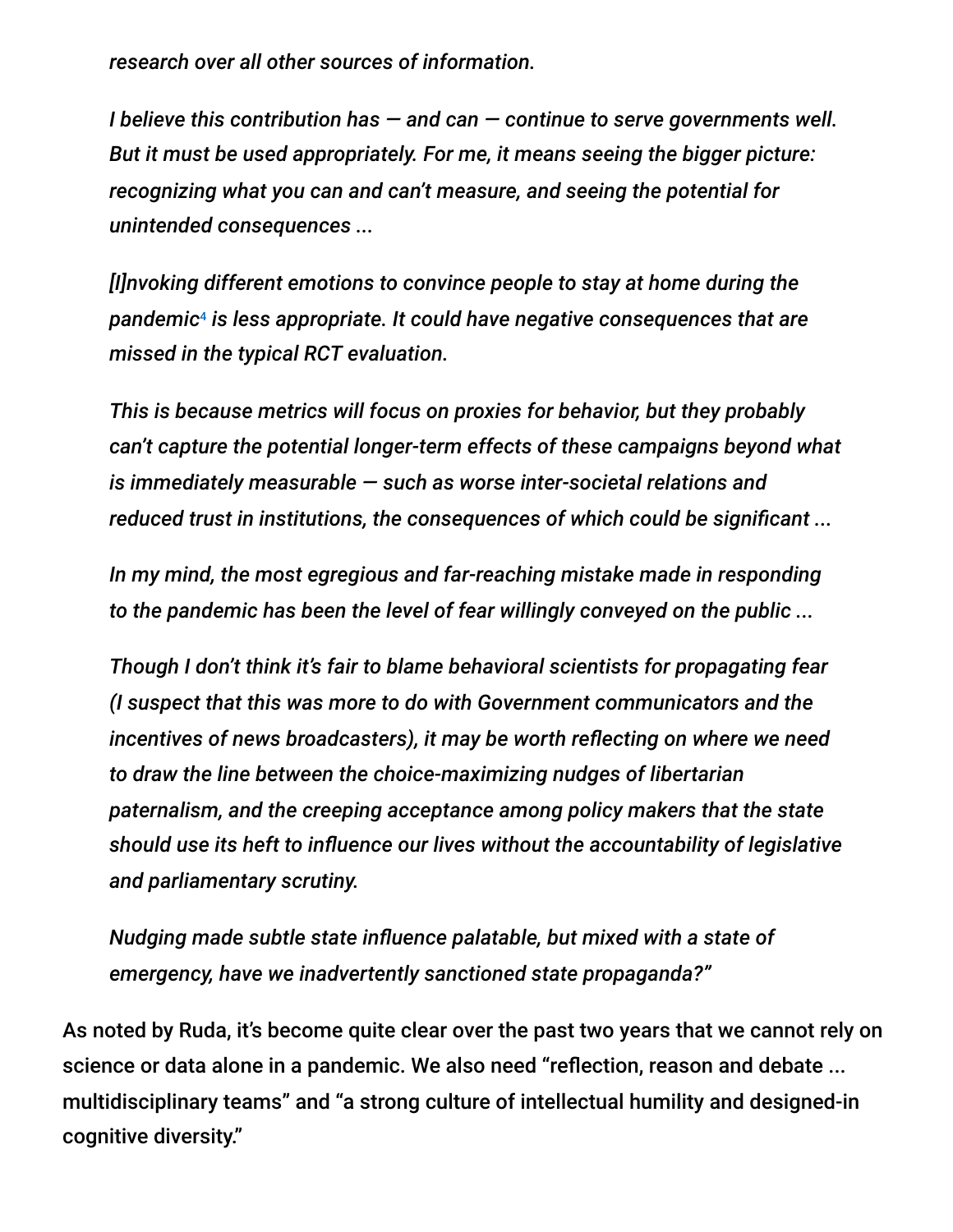### Behavioral Science Has No Place in a Democracy

In his piece, Ruda acknowledges some of the criticism the Nudge Unit has received since its inception in 2010. But while Ruda still believes there's a place for behavioral science in government, others say no way. In a January 14, 2022, Spiked article, 5 Professor Emeritus of sociology Frank Furedi insists that "government's use of behavioral science violates our freedom to judge and act for ourselves."

"Ruda's admission is ... striking," Furedi writes, adding that Ruda "even expressed concern about the state's willingness 'to use its heft to influence our lives without the accountability of legislative and parliamentary scrutiny.'"

Furedi goes on to cite a March 2020 paper by the Scientific Pandemic Influenza Behavior Advisory Committee, written on behalf of the U.K. government's Scientific Advisory Group for Emergencies (SAGE), in which they stated that the people were "too relaxed about the pandemic." Furedi writes: 6

*"'A substantial number of people still do not feel sufficiently personally threatened,' it stated, adding that too many 'are reassured by the low death rate in their demographic group.'*

*It then urged the government to increase 'the perceived level of personal threat… among those who are complacent, using hard-hitting emotional messaging.' Some members of SAGE have since reported feeling 'embarrassed' by the nature of SPI-B's advice. As one regular SAGE attendee put it last year:*

*'The British people have been subjected to an unevaluated psychological experiment without being told that is what's happening.'*

*It is to be welcomed that at least some behavioral scientists are now questioning the political use of their discipline. But the problem goes deeper than fear-mongering during the pandemic. We need to address the corrosive influence of behavioral science on public life in general."*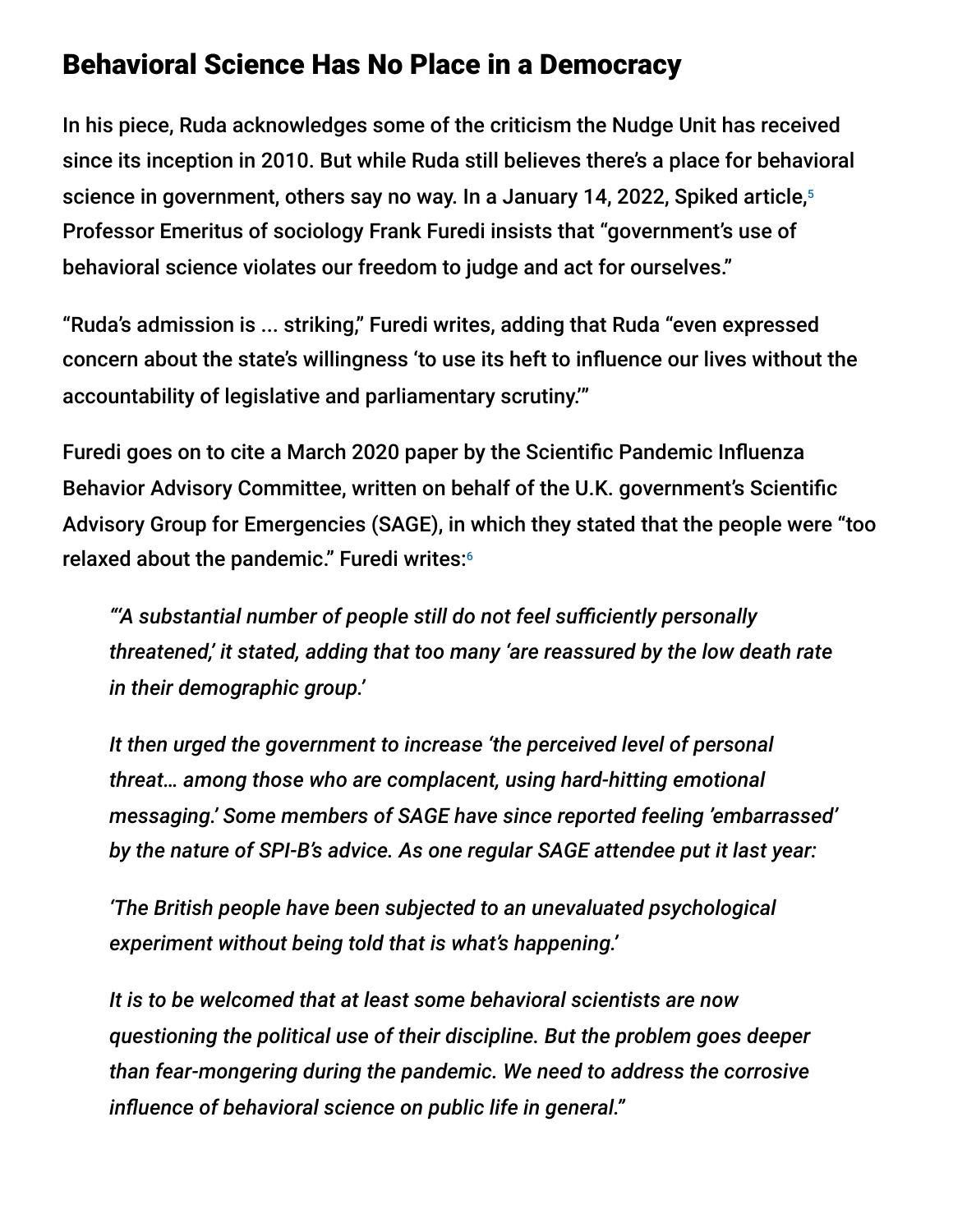Furedi stresses that the principal problem with "nudging" is that this kind of behavioral science is "fundamentally anti-democratic." It's based on the assumption that people "cannot be trusted to make rational choices," and therefore must be subject to management by bureaucrats.

*"They treat people's emotional lives, lifestyles and relationships as legitimate objects of policymaking and professional intervention,"* Furedi writes, adding that *"This politics of behavior has given rise to a new form of technocratic governance."*

Indeed, over the past two years, subliminal psychological manipulation has nearuniversally replaced debate and discussion. The problem is that you cannot have a democracy without open debate. What we have now is, in fact, a technocratic form of governance, whether people realize it or not, and unless we pull the plug, there soon won't be such a thing as democracy anywhere in the world.

# 'Nudging' Is Fundamentally Anti-Democratic

"When Britain's then deputy prime minister, Nick Clegg, casually remarked in 2010 that the Nudge Unit could change the way citizens think, he spoke like a totalitarian ruler. Since when was it within a democratic government's mandate to try to manipulate and change its citizens' thoughts?" Furedi asks.

He points to a report called "Mindspace: Influencing Behavior Through Public Policy,"7 written by the U.K. Cabinet Office and the Institute for Government and published in 2010, in which they reveal and basically admit that the use of behavioral psychology in policymaking "deprives people of the power to democratically determine their future," Furedi says.

The report actually presents this kind of government activity as a form of "surrogate willpower," which on its face shows that individual freedom is not honored or even taken seriously. Instead, government is actively trying to make our decisions for us, in large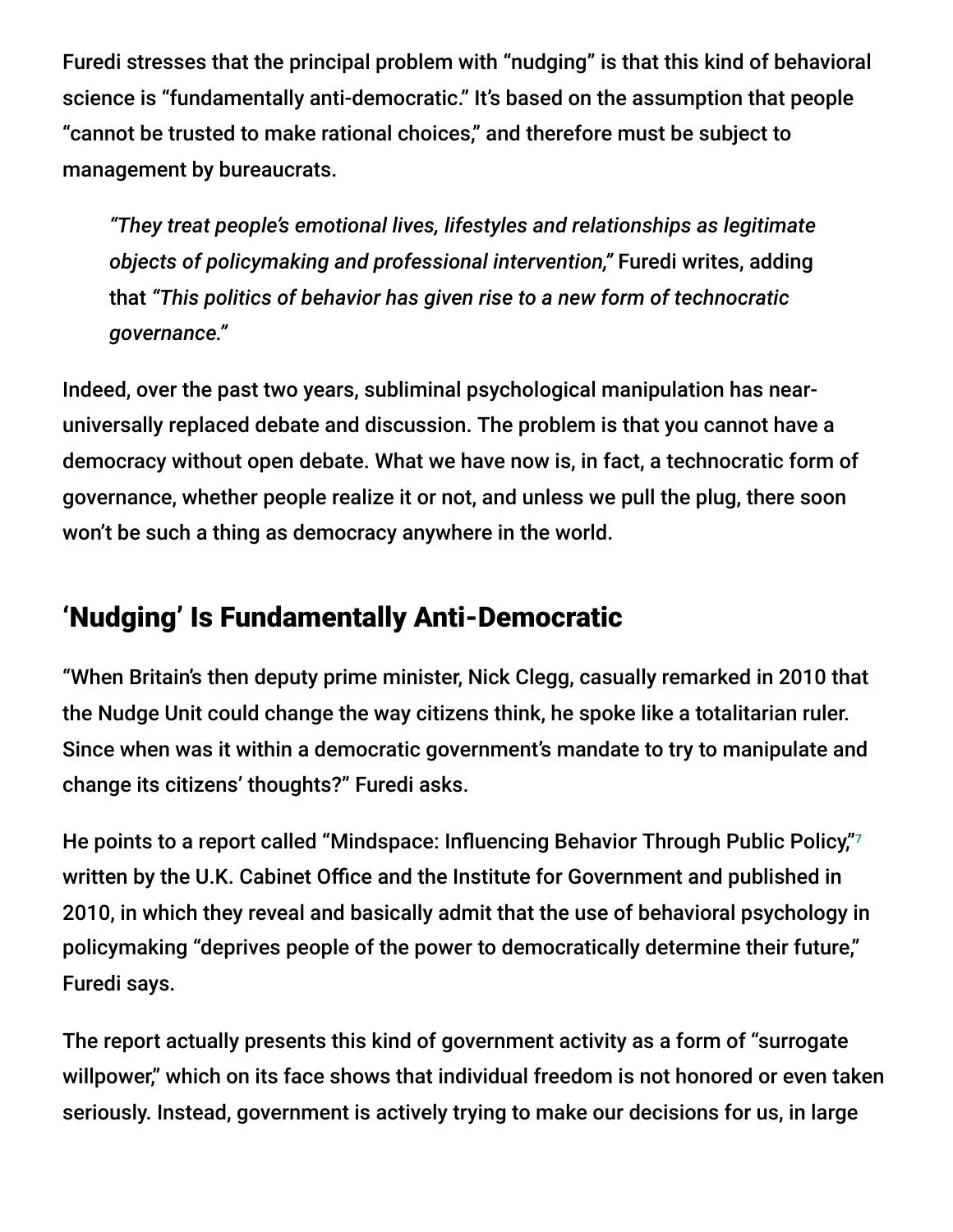part by indoctrinating us with certain "values" and ideas that we might not naturally share or agree with.

At the end of the day, whether behavioral psychologists get things "right" or "wrong," they are violating people's freedom to make their own decisions all the same, and as noted by Furedi:<sup>8</sup>

*"This threatens the very pre-condition for a flourishing, democratic public life namely, the existence of morally autonomous individuals. After all, it is only through the making of choices that people develop a sense of responsibility for themselves and for others in society.*

*As our experience of the pandemic shows, we need to respect the common sense of citizens and allow them to make choices in line with their circumstances ... Our minds must be a no-go area for these self-appointed high priests of the soul."*

### Weaponizing Behavioral Science

The danger of behavioral science is also in full display when we look at how it's being weaponized against the very public it claims to serve. It started with people who refused to buy into the propaganda being labeled as "anti-science conspiracy theorists" and "anti-vaxxers." Now, those same people are being labeled as terrorists and targeted by national security agencies.

"Concern for U.K. Security as Anti-Vaxxer Groups Evolve Toward U.S.-Style Militias," a headline in The Guardian<sup>9</sup> declared in mid-January 2022. "Counter-terrorism officials are monitoring movement amid military-style training and lurch towards violent extremism." According to this report, such individuals might "undermine national health security."

In other words, "health" itself has now been weaponized. The national vaccination program equates to "national security," and sharing information that might cause vaccine hesitancy equates to an act of domestic terrorism. It's ridiculous, of course, but that doesn't make it any less serious.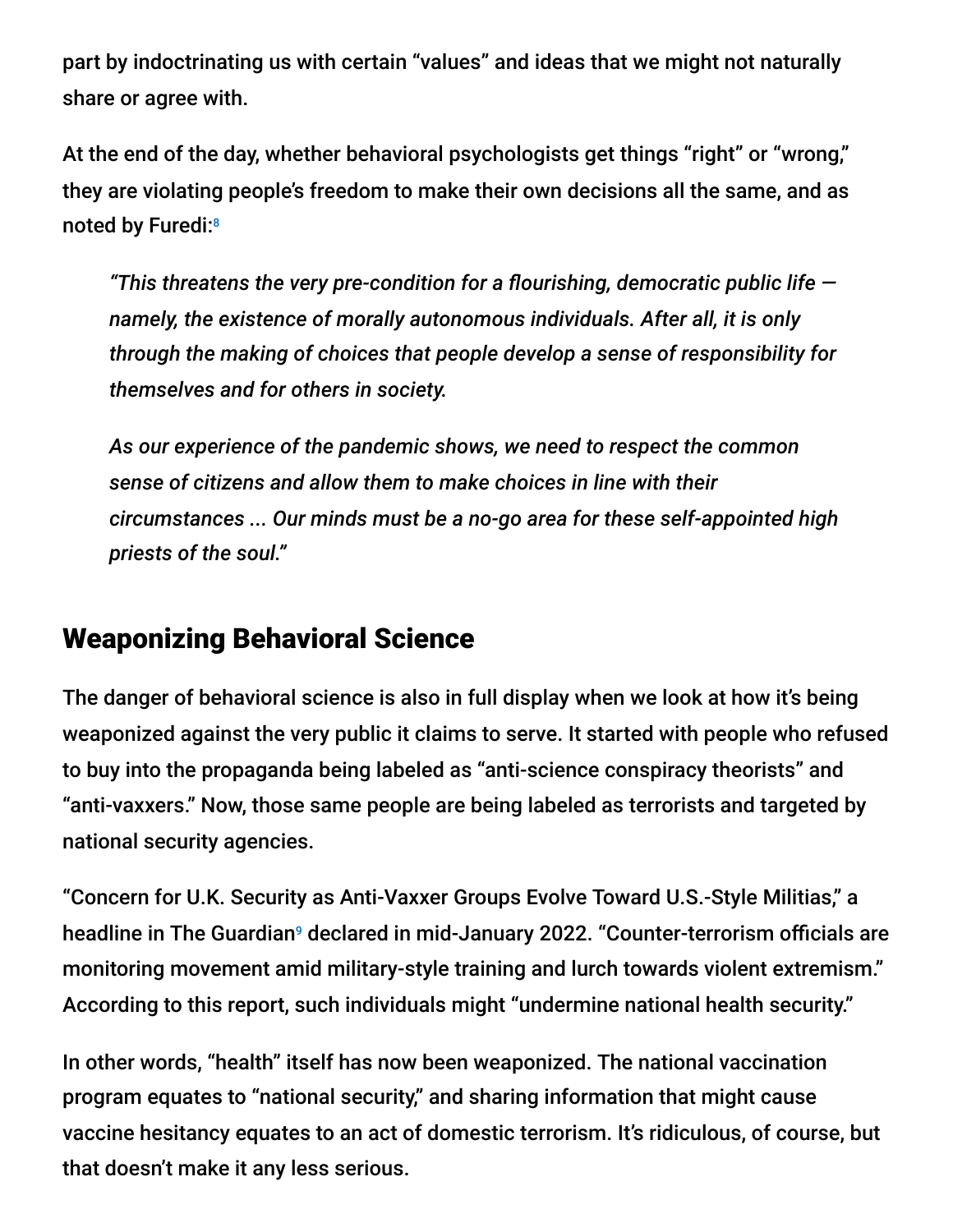## The Davos Agenda

Between January 17 and 21, 2022, the World Economic Forum hosted its annual meeting in Davos, where the top technocrats in the world meet to hatch and share the next steps in the technocratic takeover of the world.

WEF founder Klaus Schwab opened the Forum's virtual Davos agenda by introducing Chinese dictator Xi Jinping, general secretary of the Chinese Communist Party since 2012 and president of the People's Republic of China since 2013.

Schwab's short introduction makes it clear that this dictatorship is being looked to for inspiration and leadership as The Great Reset moves forward. Perhaps we shouldn't be surprised that Fauci and Collins were more concerned about "international harmony" than getting to the bottom of where SARS-CoV-2 came from.

Using the Chinese model of behavior modification and social engineering through technological surveillance and coercion, the WEF and its global allies aim to:

- Continue the building of a global biosecurity state in the name of fighting the COVID pandemic
- "Revitalize the global economy and accelerate its transition to net zero"
- "Preserve biodiversity by deploying nature-based solutions"
- "Narrow the gap between the rich and the poor to achieve more sustainable global development"

Anyone familiar with technocracy will recognize what a pile of manure this is. Without understanding what these goals entail, they might sound good, but in reality, this agenda is a call to war against humanity as we know it.

#### **Sources and References**

<sup>3</sup> [Unherd January 13, 2022](https://unherd.com/2022/01/how-the-government-abused-nudge-theory/)

<sup>&</sup>lt;sup>1</sup> [Bob Garry Bio](https://medicine.tulane.edu/departments/microbiology-immunology-tulane-cancer-center-tips-advisory-committee-tips-mentor/faculty)

<sup>&</sup>lt;sup>2</sup> [Nature Medicine March 17, 2020; 26: 451-452](https://www.nature.com/articles/s41591-020-0820-9)